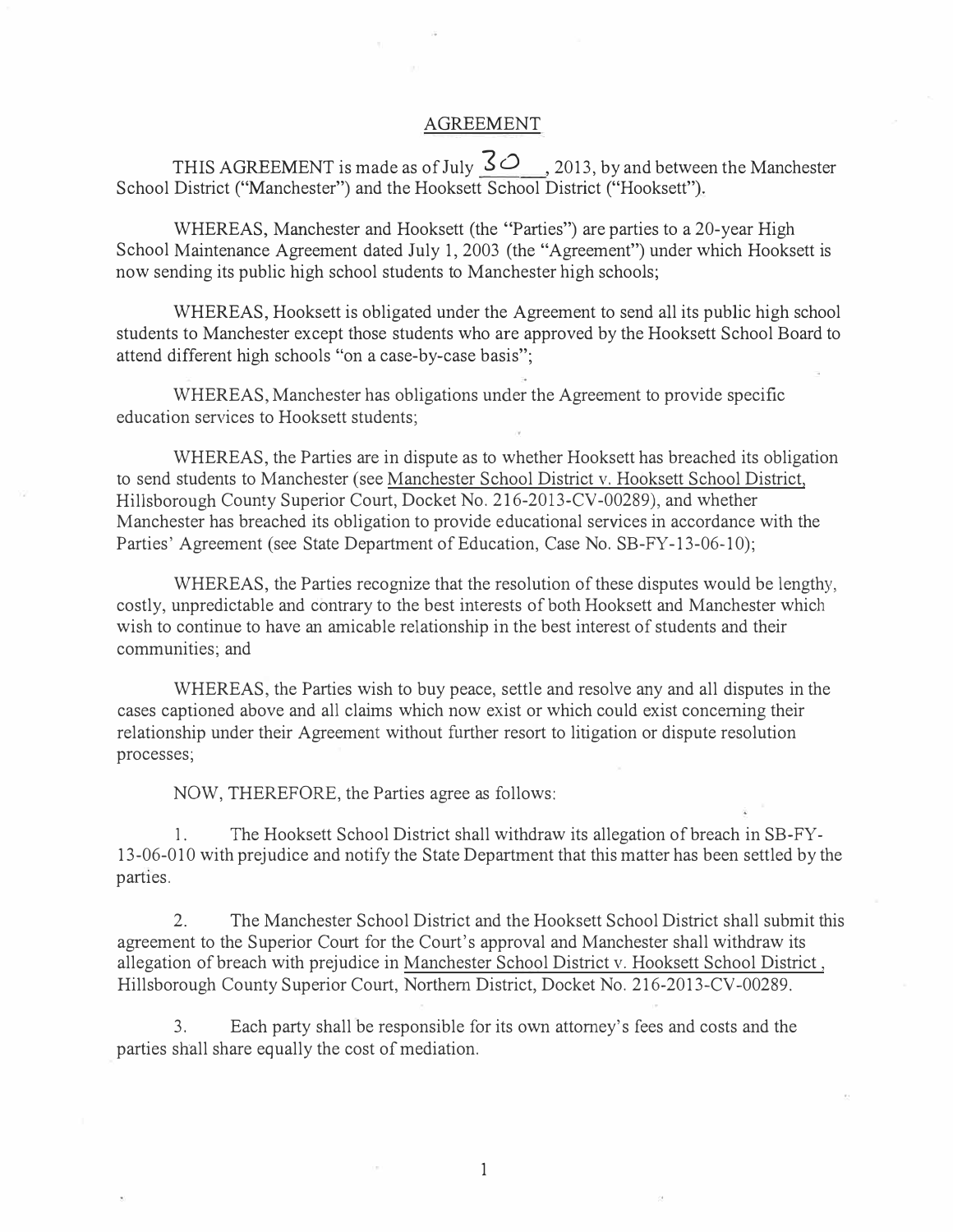4. The parties' 20-year High School Maintenance Agreement dated July 1, 2003 shall terminate on June 30, 2014.

5. The Hooksett School District will pay an annual "continuing capital cost obligation amount" as defined in the parties' agreement of \$791,798.10 through the 2017-2018 school year. (Five payments of capital costs in this amount will be made one in each of the following school years: 2013-14, 2014-15, 2015-16, 2016-17, 2017-18).

6. Hooksett students who have been approved for attendance to schools other than Manchester for the 2013-2014 school year will attend those schools. Effective July 1, 2014 through June 30, 2018, Manchester will continue to accept students assigned to attend Manchester schools by Hooksett but Hooksett will be under no obligation to assign students to attend Manchester schools.

7. By December 1, 2013, Hooksett will provide Manchester with an estimate of the number of students who will be attending Manchester schools, and will provide the final number as soon as possible but no later than March 31, 2014. Hooksett will inform Manchester by December 1, 2014, and December 1 of each year thereafter, of the number of students assigned to attend Manchester schools.

8. For the 2013-14 school year, tuition for Hooksett students will be determined in accordance with the 20-year High School Maintenance Agreement dated July 1, 2003 and that agreement shall remain in. full force and effect. After termination, regular tuition for Hooksett students in 2014-15 will be \$10,200. In 2015-16 the tuition will be \$10,404. In 2016-17 the tuition will be \$10,612. In 2017-18 the tuition will be \$10,824.

9. For students with disabilities and those identified with education disabilities under the IDEA, tuition rates will be developed consistent with past practice under paragraph 12 of the parties' 20-year High School Maintenance Agreement dated July 1, 2003 throughout the term of this agreement.

10. In view of the 100-year relationship between Hooksett and Manchester, the parties agree to negotiate in good faith beginning on or before June 30, 2016, an agreement to allow Hooksett students to continue to attend Manchester High Schools following the expiration of this Agreement on June 30, 2018.

11. In the 2013-14 school year, the Hooksett School District shall pay the Manchester School District \$100,000. In the 2014-15 school year, the Hooksett School District shall pay Manchester School District \$100,000.

12. This Agreement is subject to the approval of the Manchester Board of School Committee and the Hooksett School Board and the New Hampshire Superior Court.